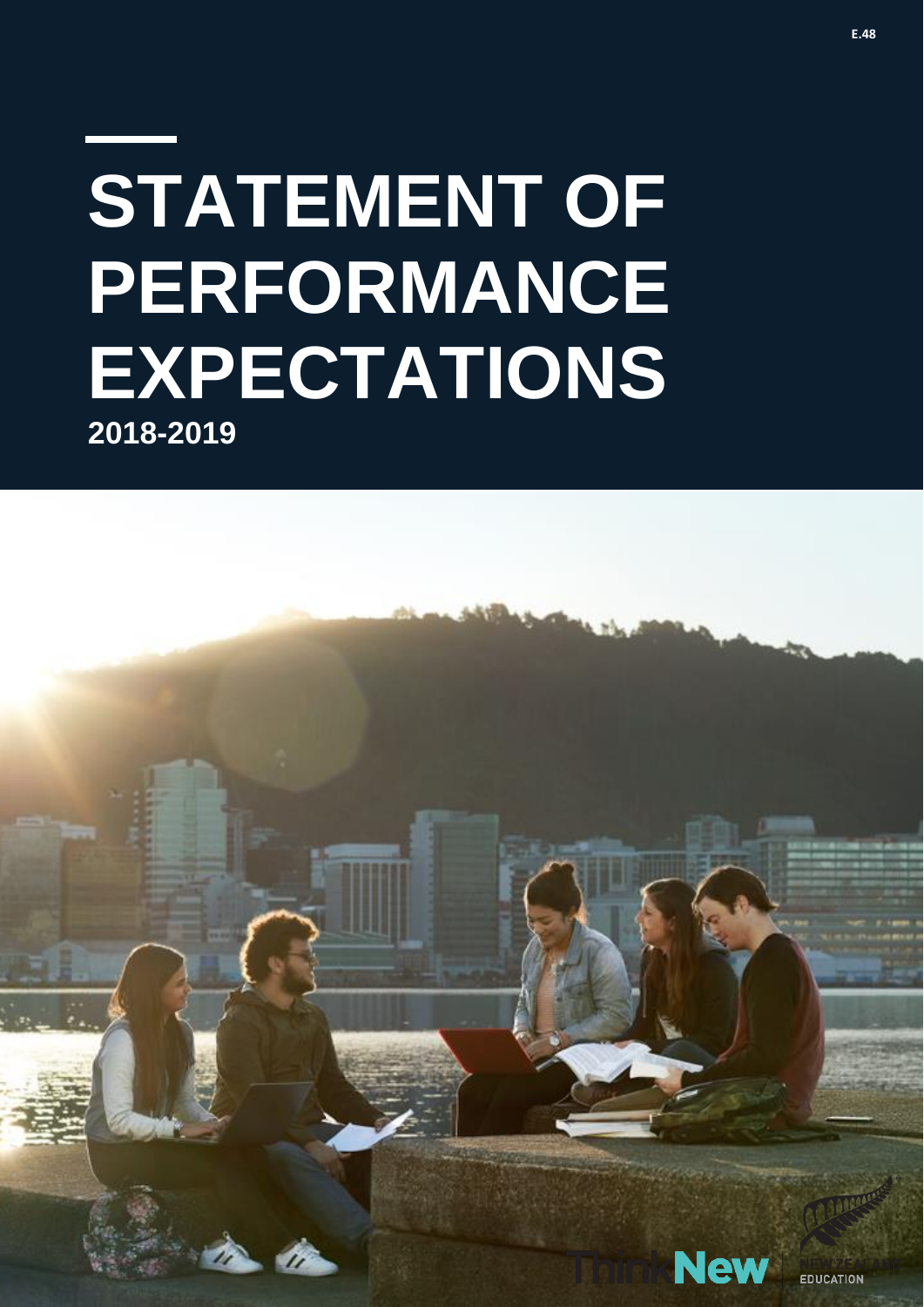## **CONTENTS**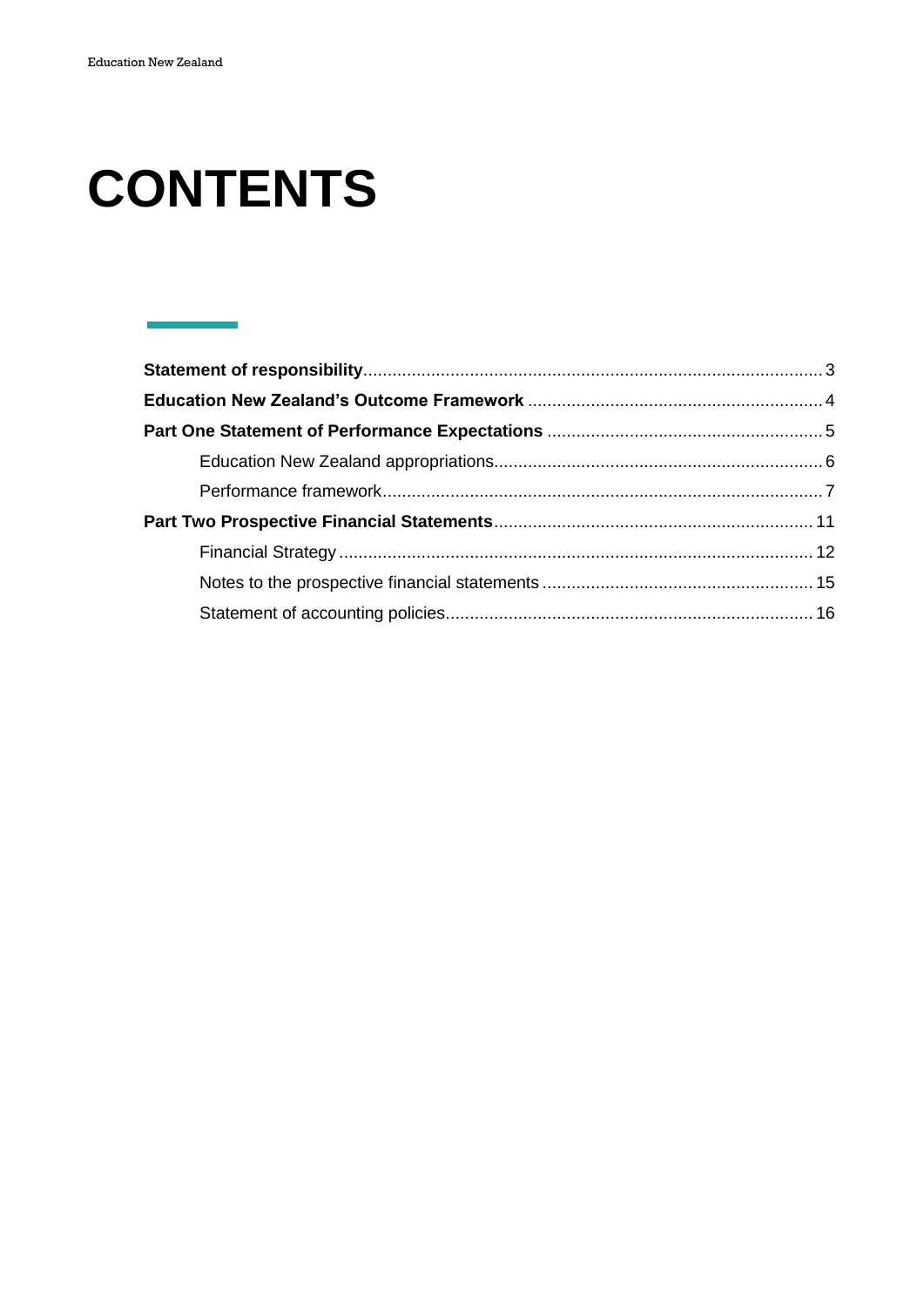## <span id="page-2-0"></span>**STATEMENT OF RESPONSIBILITY**

The Statement of Performance Expectations has been prepared in accordance with the requirements of sections 149E and 149G of the Crown Entities Act 2004.

The performance to be achieved by Education New Zealand for the year ending 30 June 2019 that is specified in this Statement of Performance Expectations is as agreed with the Minister of Education.

Pursuant to the Crown Entities Act 2004, we acknowledge responsibility for the preparation of the statements of forecast service performance and prospective financial statements, including the appropriateness of the assumptions underlying the forecast financial statements and all other required disclosures.

We acknowledge the responsibility for establishing and maintaining a system of internal control designed to provide reasonable assurance as to the integrity and reliability of Education New Zealand's performance and financial reporting.

We certify that the information contained in this report is consistent with the appropriations contained in the Estimates of Appropriations for the year ending 30 June 2019 that were laid before the House of Representatives under section 9 of the Public Finance Act 1989.

Signed on behalf of the Board of Education New Zealand.

**Charles Finny│**Board Chair 7 June 2018

**Philip Broughton│**Board Member 7 June 2018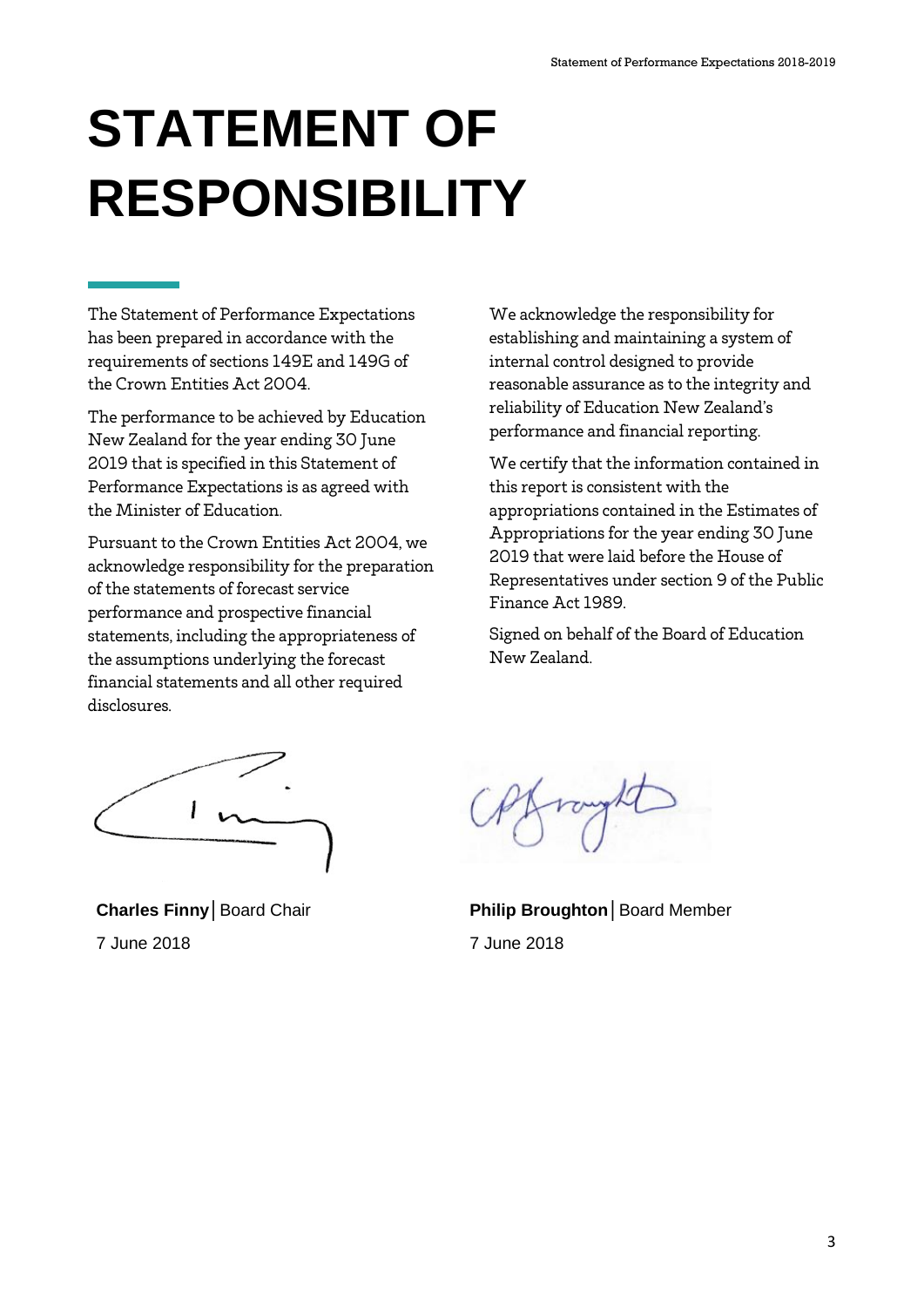## <span id="page-3-0"></span>**EDUCATION NEW ZEALAND'S OUTCOME FRAMEWORK**

Education New Zealand (ENZ) works to ensure that international education provides enduring social, cultural and economic benefits for New Zealand.

This Statement of Performance Expectations outlines our performance targets for 2018/19, and what we will do to achieve them. It should be read in conjunction with ENZ's Statement of Intent 2018-2022 which sets out our medium-term strategy, describes what we will do towards achieving our outcome and how we will measure the impact of what we do.

To ensure New Zealand benefits from international education now and in the future, we will lead the future thinking of the international education sector and collaborate with other government agencies to give effect to the government's goals for international education. We will provide intelligence and insight that enables education providers, government agencies and ENZ to make better informed decisions.

Positioning New Zealand's distinctive education brand for quality and value will grow awareness of New Zealand and attract high-quality students. We will deliver consistent story-telling around New Zealand's distinctive education experience.

Encouraging innovation and diversification will ensure the long-term, sustainable growth of international education. We will continue our work to diversify New Zealand's student attraction markets and the variety of programmes international students come to New Zealand to study. We will also work to diversify where international students study within New Zealand to spread the benefits of international education across New Zealand.

Encouraging New Zealanders to spend time studying overseas and making international students welcome in New Zealand will contribute to the development of global citizens. We will help New Zealand students build life-long friendships and networks in Asia and Latin America by administering the Prime Minister's Scholarships for Asia and Latin America. We will continue to work with education providers, student groups, government agencies, local government and community groups to promote international student wellbeing and a positive New Zealand experience.

We will also continue to improve our ability to work with the sector, other government agencies and stakeholders to sustainably increase the benefit of international education to New Zealand, and ensure we have the platforms and tools to do so.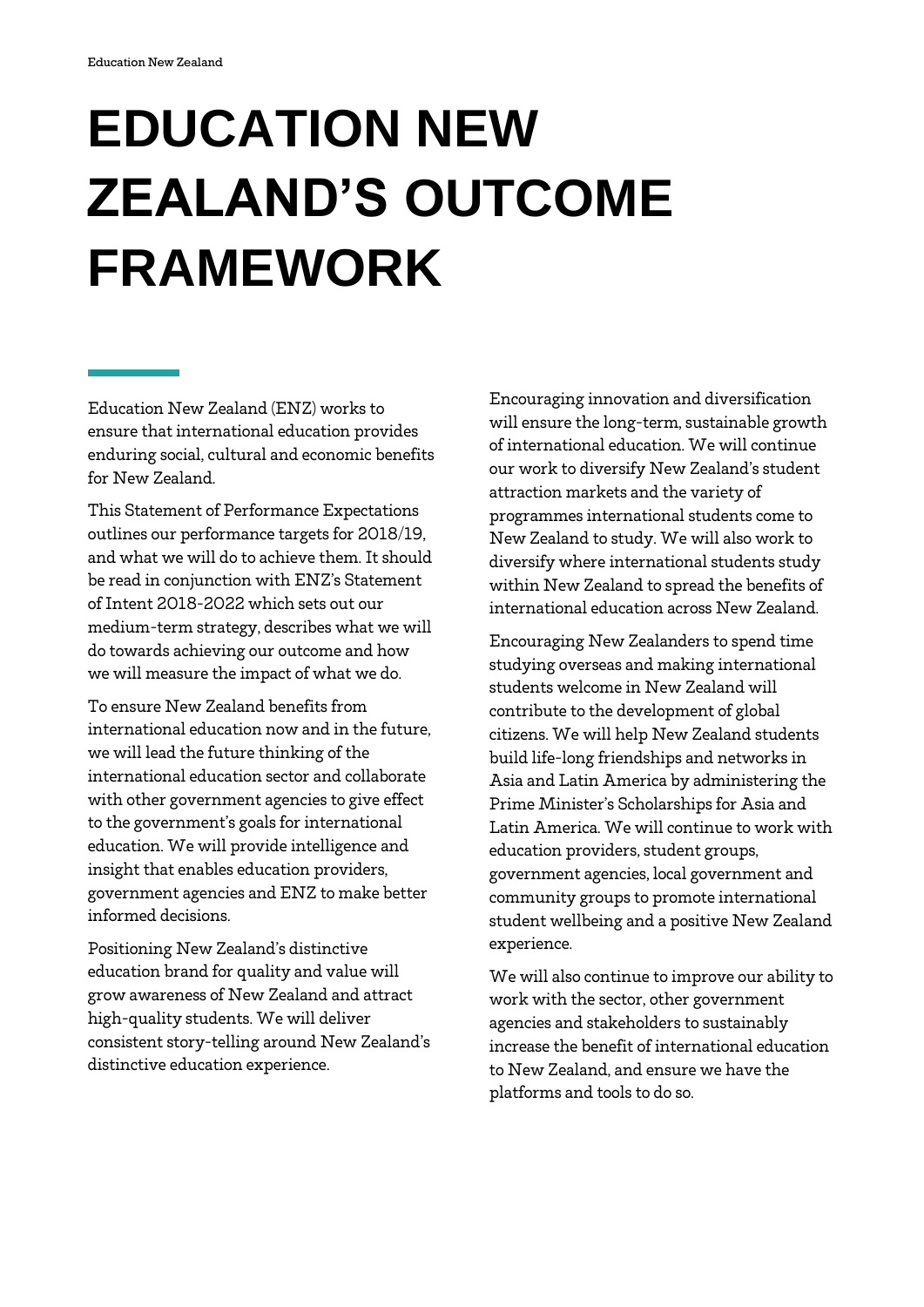# <span id="page-4-0"></span>**PART ONE Statement of Performance Expectations**

This Statement of Performance Expectations contains the information required by section 149E(2) of the Crown Entities Act 2004, to be reported against in Education New Zealand's Annual Report for 2018-2019 and also audited.

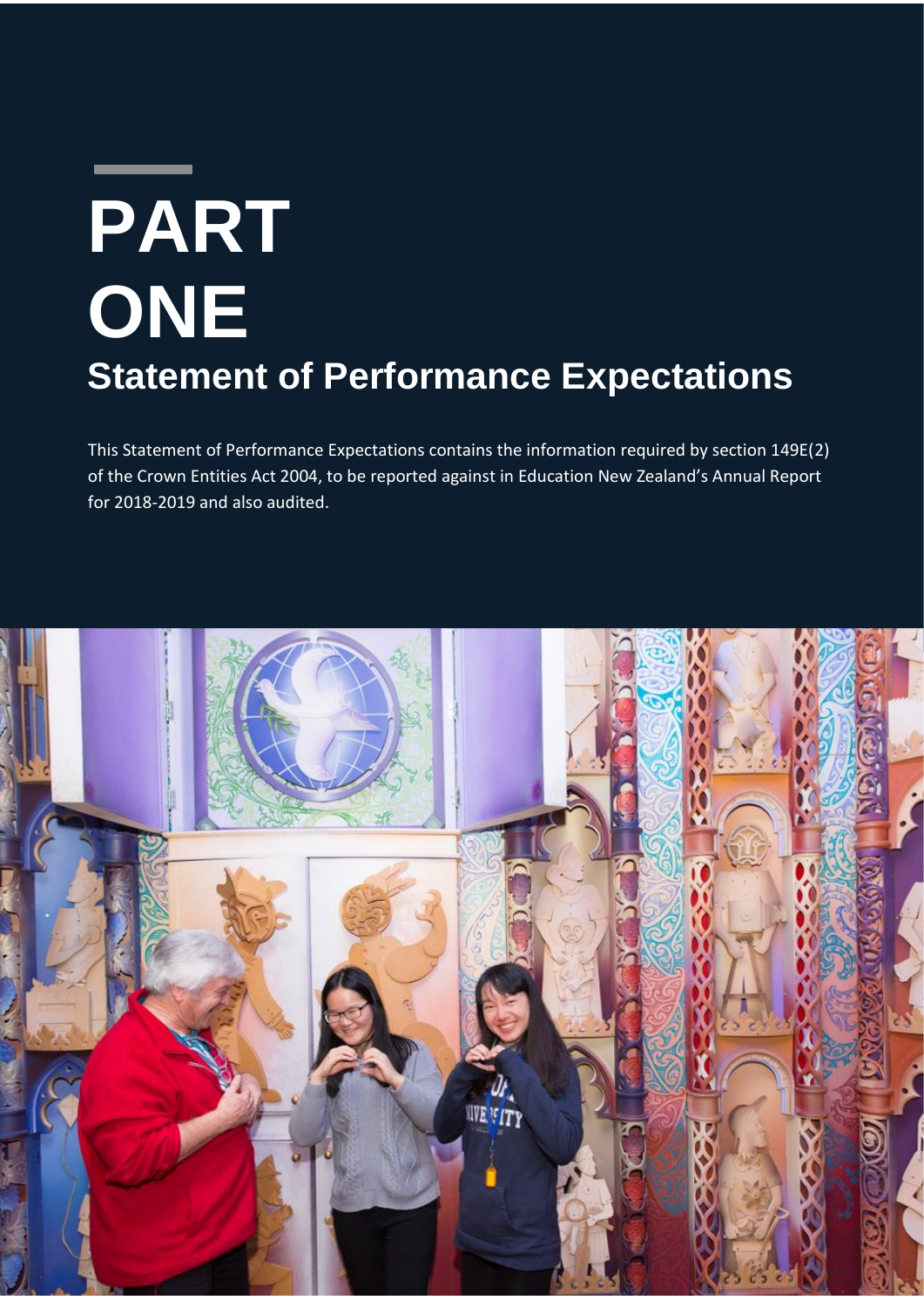## <span id="page-5-0"></span>**EDUCATION NEW ZEALAND APPROPRIATIONS**

The table below summarises Education New Zealand's appropriations. They are defined in the Budget 2018 Estimates of Appropriations for Vote Tertiary Education.

### **Summary of appropriations**

| \$000                                           |        |
|-------------------------------------------------|--------|
| <b>Vote Tertiary Education</b>                  |        |
| Non-departmental output expense                 |        |
| International education programmes              | 30.513 |
| <b>Benefits and other related expenses</b>      |        |
| Awards for outbound New Zealand students        | 3.750  |
| Scholarships for inbound international students | 800    |
| <b>Total baseline</b>                           | 35.063 |

### **Cost of service statements**

#### **Total appropriations**

|                          |               | <b>Estimated</b> |                 |
|--------------------------|---------------|------------------|-----------------|
| \$000                    | <b>Budget</b> | actual           | <b>Forecast</b> |
|                          | 2017/18       | 2017/18          | 2018/19         |
| Revenue                  |               |                  |                 |
| Revenue from the Crown   | 36,622        | 37,239           | 35,063          |
| Interest revenue         | 200           | 185              | 175             |
| Other revenue            | 1.706         | 1.571            | 1,500           |
| <b>Total revenue</b>     | 38,528        | 38,995           | 36,738          |
| <b>Total expenditure</b> | 38,528        | 38,795           | 36,738          |
| <b>Surplus</b>           |               | 200              |                 |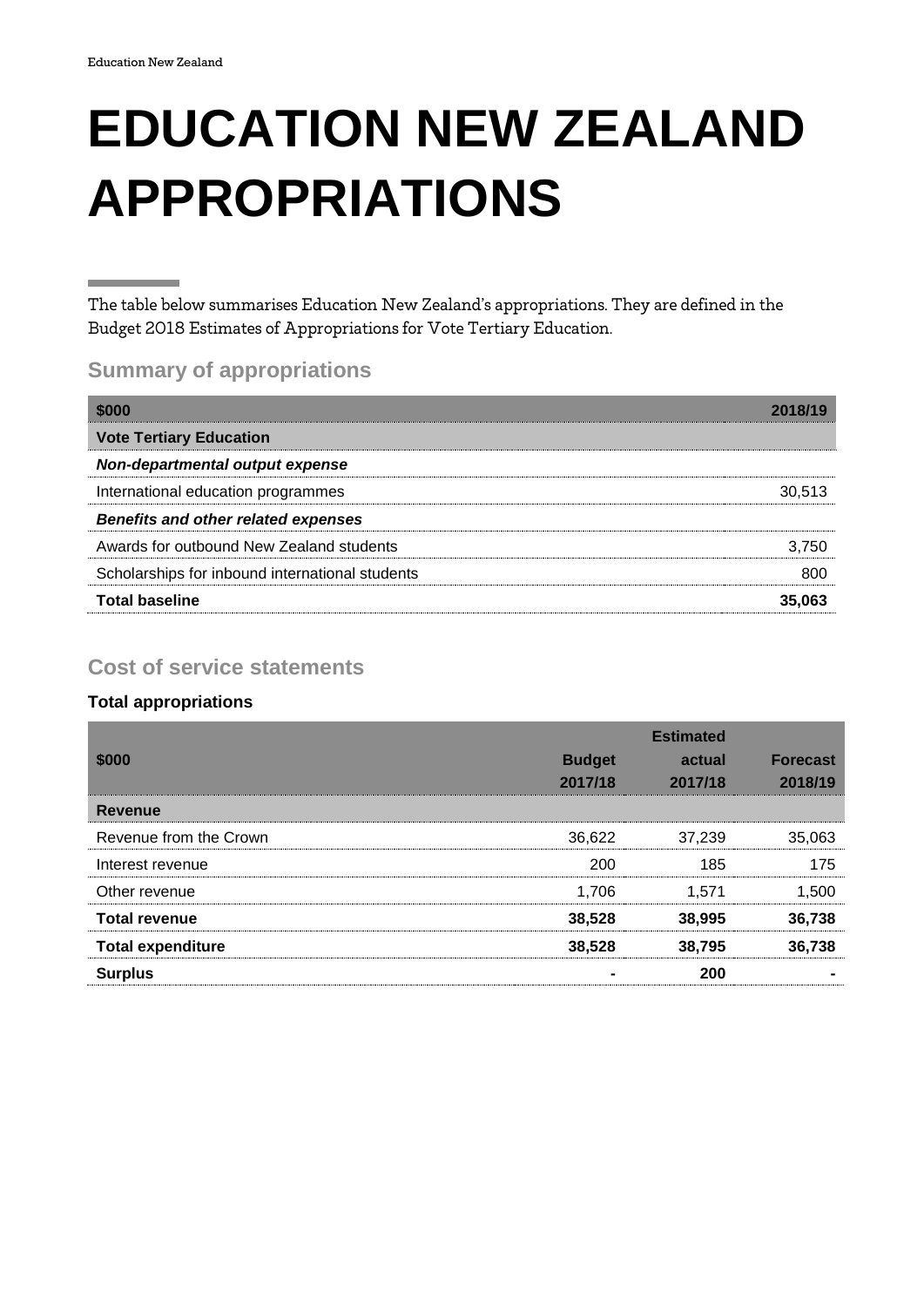## <span id="page-6-0"></span>**PERFORMANCE FRAMEWORK**

Our focus is on delivering a high level of activity in support of the international education sector to achieve our outcomes and the government's goals for international education. The measures in these pages will help us assess how well we are delivering our work programme and contributing to the government's goals for international education.

### **International education programmes**

This appropriation is limited to delivery of services in respect of international education, including promotion, information, research and professional development, both in New Zealand and overseas, for the purpose of managing and increasing the flow of international students and promoting international education linkages.

#### What is intended to be achieved with this appropriation?

This appropriation is intended to achieve enhanced social, cultural and economic benefits to New Zealand through New Zealand international education activities.

|                          |               | <b>Estimated</b> |                 |
|--------------------------|---------------|------------------|-----------------|
| \$000                    | <b>Budget</b> | actual           | <b>Forecast</b> |
|                          | 2017/18       | 2017/18          | 2018/19         |
| <b>Revenue</b>           |               |                  |                 |
| Revenue from the Crown   | 32,072        | 32,689           | 30,513          |
| Interest revenue         | 200           | 185              | 175             |
| Other revenue            | 1.706         | 1.571            | 1,500           |
| <b>Total revenue</b>     | 33,978        | 34,445           | 32,188          |
| <b>Total expenditure</b> | 33,978        | 34,445           | 32,188          |
| <b>Surplus</b>           |               |                  |                 |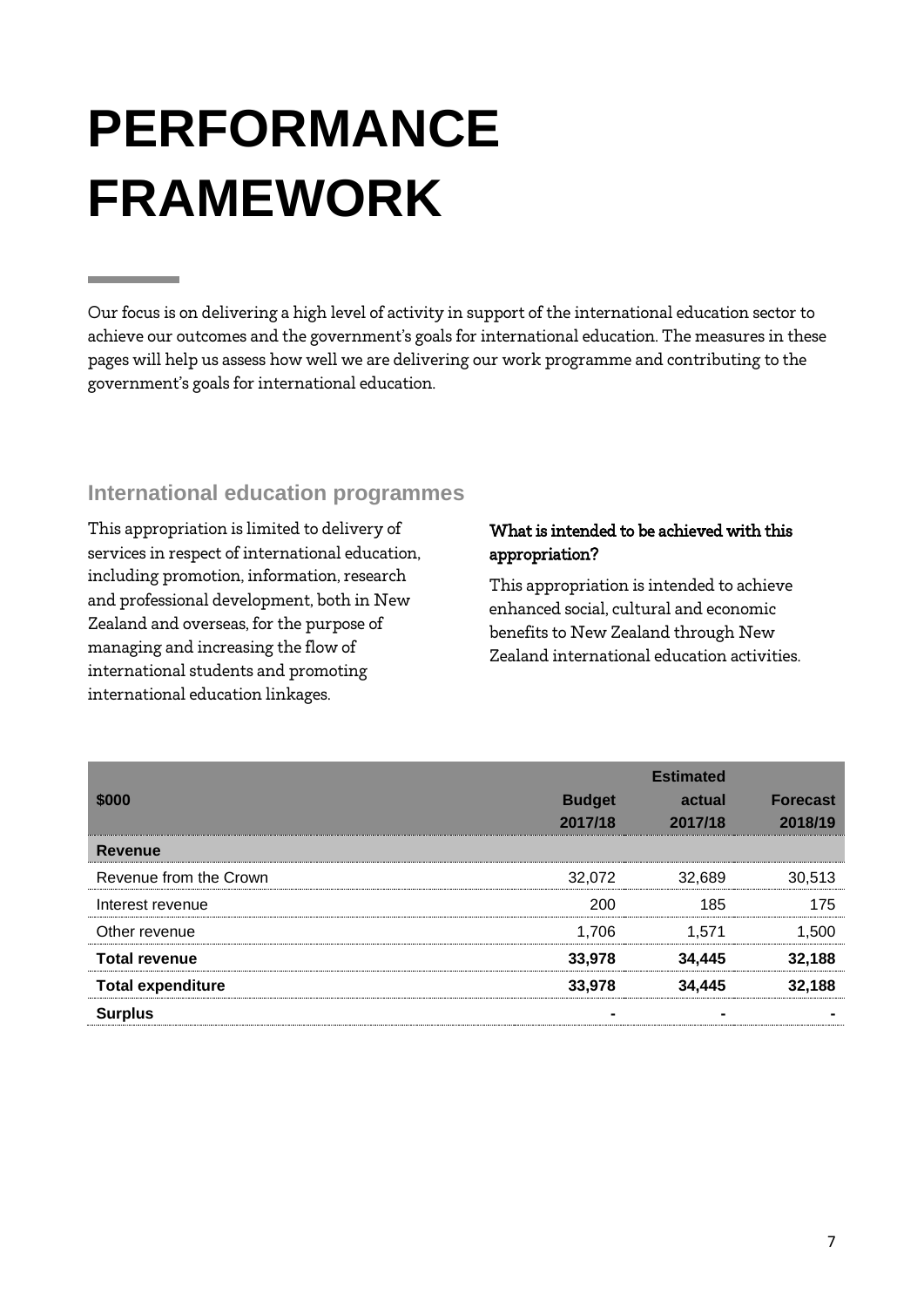| <b>Performance measure</b>                                                                                                                 | <b>2016/17 actual</b>                                                                                                                          | 2017/18 target             | 2018/19 target                       |
|--------------------------------------------------------------------------------------------------------------------------------------------|------------------------------------------------------------------------------------------------------------------------------------------------|----------------------------|--------------------------------------|
| Percentage of users that agree <sup>1</sup> ENZ's services<br>and support have added value.                                                | 75%                                                                                                                                            | $\geq$ 2016/17 result      | $\geq 75\%$                          |
| Percentage of users satisfied <sup>2</sup> with the<br>information and intelligence provided by ENZ.                                       | An average of<br>26% ranked an<br>ENZ intelligence<br>and information<br>service as one of<br>the five most<br>important of<br>ENZ's services. | Overall rating $=$<br>good | Overall rating $=$<br>good or higher |
| Number of key messages about the benefits to<br>New Zealand from international education<br>delivered through third parties <sup>3</sup> . | New measure in<br>2017/18                                                                                                                      | Establish<br>baseline      | $\geq 150$                           |
| Percentage of Active Visits <sup>4</sup> on ENZ's<br>studyinnewzealand.govt.nz website.                                                    | New measure in<br>2017/18                                                                                                                      | Establish<br>baseline      | $\geq 70\%$                          |
| Number of registrations to ENZ's Student<br>Membership Programme through<br>studyinnewzealand.govt.nz website.                             | New measure in<br>2017/18                                                                                                                      | Establish<br>baseline      | 80-100,000                           |

| <b>Activity indicator</b>                                                                      | 2016/17 actual             | 2017/18 activity<br>standard | 2018/19 activity<br>standard     |
|------------------------------------------------------------------------------------------------|----------------------------|------------------------------|----------------------------------|
| Number of referrals to institutional websites from<br>ENZ's studyinnewzealand.govt.nz website. | 244.538                    | 120,000                      | 120.000                          |
| Usage of IntelliLab.                                                                           | New activity in<br>2018/19 | Establish<br>baseline        | New activity in<br>2018/19       |
| Usage of the Brand Lab.                                                                        | 48.433<br>downloads        | 50,000<br>downloads          | 25,000 <sup>5</sup><br>downloads |
| Usage of the Skills Lab.                                                                       | 462 registered<br>users    | $\geq$ 2016/17 result        | 400 registered<br>users          |

**<sup>.</sup>**  $1$  Measured by a survey of users. Survey ratings = Strongly agree, Agree, Neither agree nor disagree, Strongly disagree, Don't know.

 $^2$ Measured by a survey of users. Survey ratings = Strongly agree, Agree, Neither agree nor disagree, Strongly disagree, Don't know. <sup>3</sup> Third parties include media, opinion leaders and broadcast production.<br><sup>4</sup> 'Active visits' are defined as those where the visitor engages with the website content, e.g. clicking links, scrolling and viewing multiple

pages or video. It is considered a measure of both the quality of the traffic to the website and the quality of the content on the website.  $^{\rm 5}$  Once content (images, templates, posters, videos etc) has been downloaded by a user they have an unlimited ability to re-use it. A reduced level of download activity is therefore expected as the Brand Lab resource matures.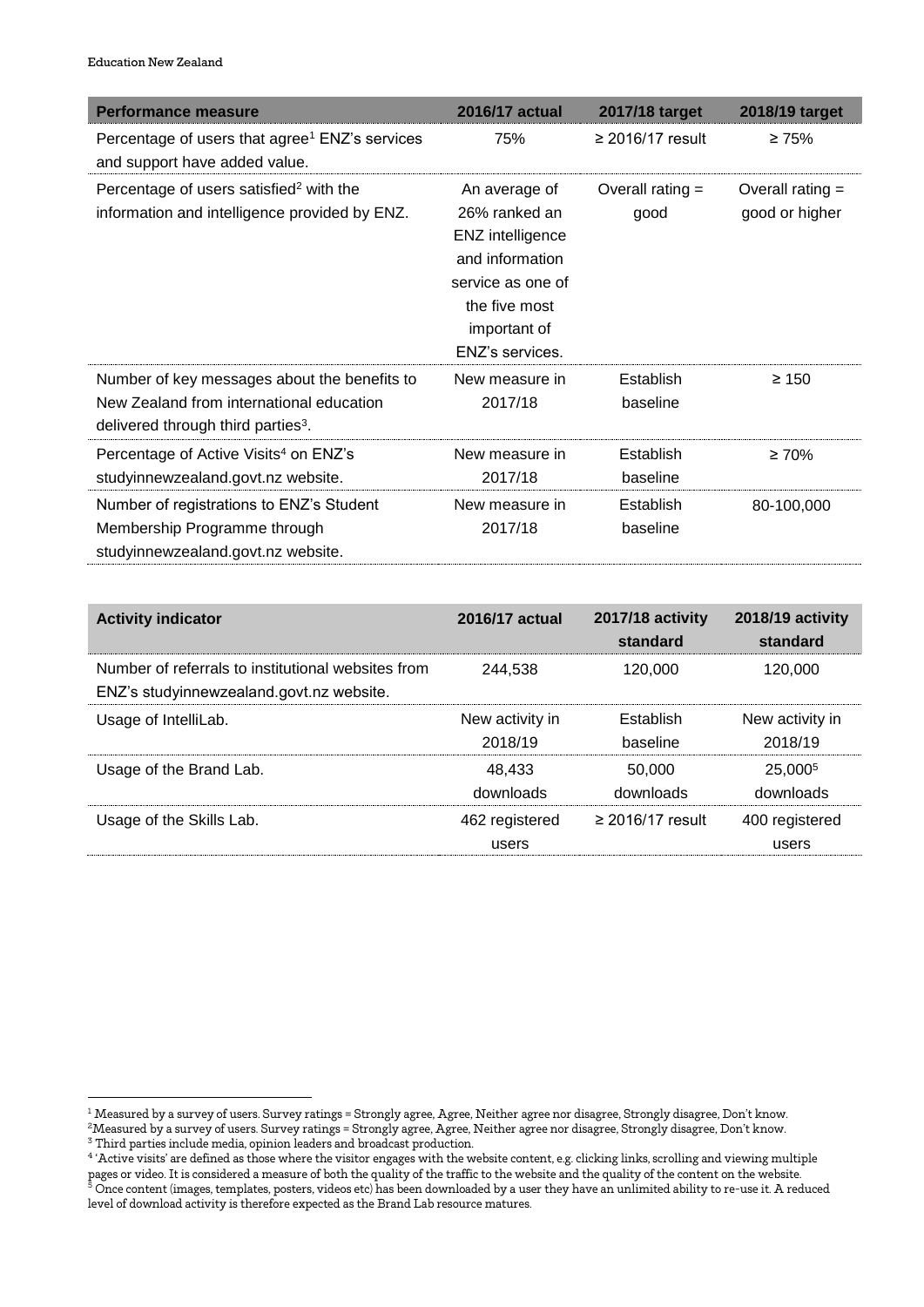### **Awards for outbound New Zealand students**

This appropriation is limited to awards granted to provide assistance to scholars, researchers and teachers to undertake placements abroad and to participate in reciprocal education exchange arrangements with partner countries in selected areas of priority study, teaching and research.

ENZ receives funding through this appropriation to fund the Prime Minister's Scholarships for Asia and the Prime Minister's Scholarships for Latin America. The

**.** 

administration costs for running the scholarship programmes sit within the International Education Programmes appropriation.

#### What is intended to be achieved with this appropriation?

This appropriation is intended to achieve access to wider international educational opportunities for skilled New Zealanders to enhance their existing skills.

| \$000                    | <b>Budget</b><br>2017/18 | <b>Estimated</b><br>actual<br>2017/18 | <b>Forecast</b><br>2018/19 |
|--------------------------|--------------------------|---------------------------------------|----------------------------|
| <b>Revenue</b>           |                          |                                       |                            |
| Revenue from the Crown   | 3,750                    | 3,750                                 | 3,750                      |
| <b>Total revenue</b>     | 3,750                    | 3,750                                 | 3,750                      |
| <b>Total expenditure</b> | 3,750                    | 3,750                                 | 3,750                      |
| <b>Surplus</b>           | $\blacksquare$           | -                                     |                            |

| Performance measure                                                                                                                                         | 2016/17 actual            | 2017/18 target            | 2018/19 target        |
|-------------------------------------------------------------------------------------------------------------------------------------------------------------|---------------------------|---------------------------|-----------------------|
| Percentage of Prime Minister's Scholarship recipients<br>who report making 5 or more professional/business<br>connections during their time on scholarship. | New measure<br>in 2018/19 | New measure<br>in 2018/19 | Establish<br>baseline |
| Percentage of Prime Minister's Scholarship recipients<br>who report making 5 or more academic connections<br>during their time on scholarship.              | New measure<br>in 2018/19 | New measure<br>in 2018/19 | Establish<br>baseline |
| Percentage of Prime Minister's Scholarship recipients<br>who record that the scholarship has benefited their<br>future career aspirations.                  |                           |                           |                       |
| Asia                                                                                                                                                        | 95%                       | 95%                       | 95%                   |
| Latin America.                                                                                                                                              | Not measured <sup>6</sup> | 95%                       | 95%                   |

| <b>Activity indicator</b>                                                        | 2016/17 actual | 2017/18 activity<br>standard     | 2018/19 activity<br>standard |
|----------------------------------------------------------------------------------|----------------|----------------------------------|------------------------------|
| Number <sup>7</sup> of new and existing Prime Minister's<br>Scholarships funded. |                |                                  |                              |
| Asia<br>$\bullet$<br>Latin America.<br>$\bullet$                                 | 328<br>49      | 450-550<br>$\geq$ 2016/17 result | 300-350<br>100-150           |

<sup>&</sup>lt;sup>6</sup> The survey of recipients was not completed before 30 June 2017 because only three of the 49 recipients had completed their study by this date. The survey commenced in the first quarter of 2017/18 when a larger sample could be surveyed.

 $^7$  The number of scholarships that can be funded from this appropriation is dependent on the duration of the study undertaken by the successful recipients.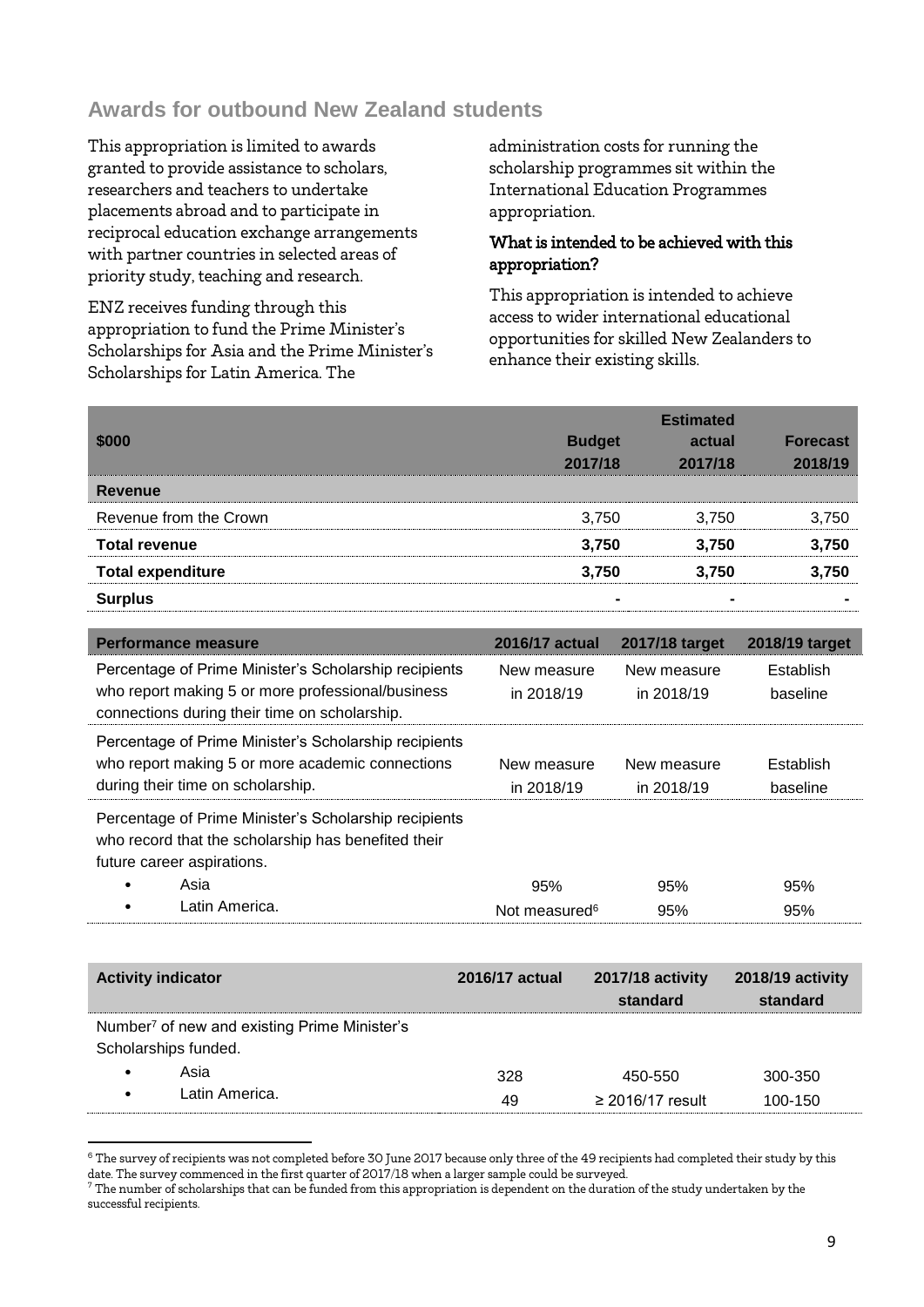### **Scholarships for inbound international students**

This appropriation is limited to scholarships available to international students wishing to study in New Zealand.

ENZ receives funding through this appropriation to fund the New Zealand International Doctoral Research Scholarships. The administration costs for running this scholarship programme sits within the

International Education Programmes appropriation.

#### What is intended to be achieved with this appropriation?

This appropriation is intended to achieve an increase in New Zealand's economic value from international students studying in New Zealand.

|                          |                | <b>Estimated</b> |                 |
|--------------------------|----------------|------------------|-----------------|
| \$000                    | <b>Budget</b>  | actual           | <b>Forecast</b> |
|                          | 2017/18        | 2017/18          | 2018/19         |
| <b>Revenue</b>           |                |                  |                 |
| Revenue from the Crown   | 800            | 800              | 800             |
| <b>Total revenue</b>     | 800            | 800              | 800             |
| <b>Total expenditure</b> | 800            | 600              | 800             |
| <b>Surplus</b>           | $\blacksquare$ | 200              |                 |

| <b>Activity indicator</b>                    | <b>2016/17 actual</b> | 2017/18 activity<br>standard | 2018/19 activity<br>standard |
|----------------------------------------------|-----------------------|------------------------------|------------------------------|
| Number of new and existing New Zealand       | 23                    | $10-20$                      | $10-20$                      |
| International Doctoral Research Scholarships |                       |                              |                              |
| funded.                                      |                       |                              |                              |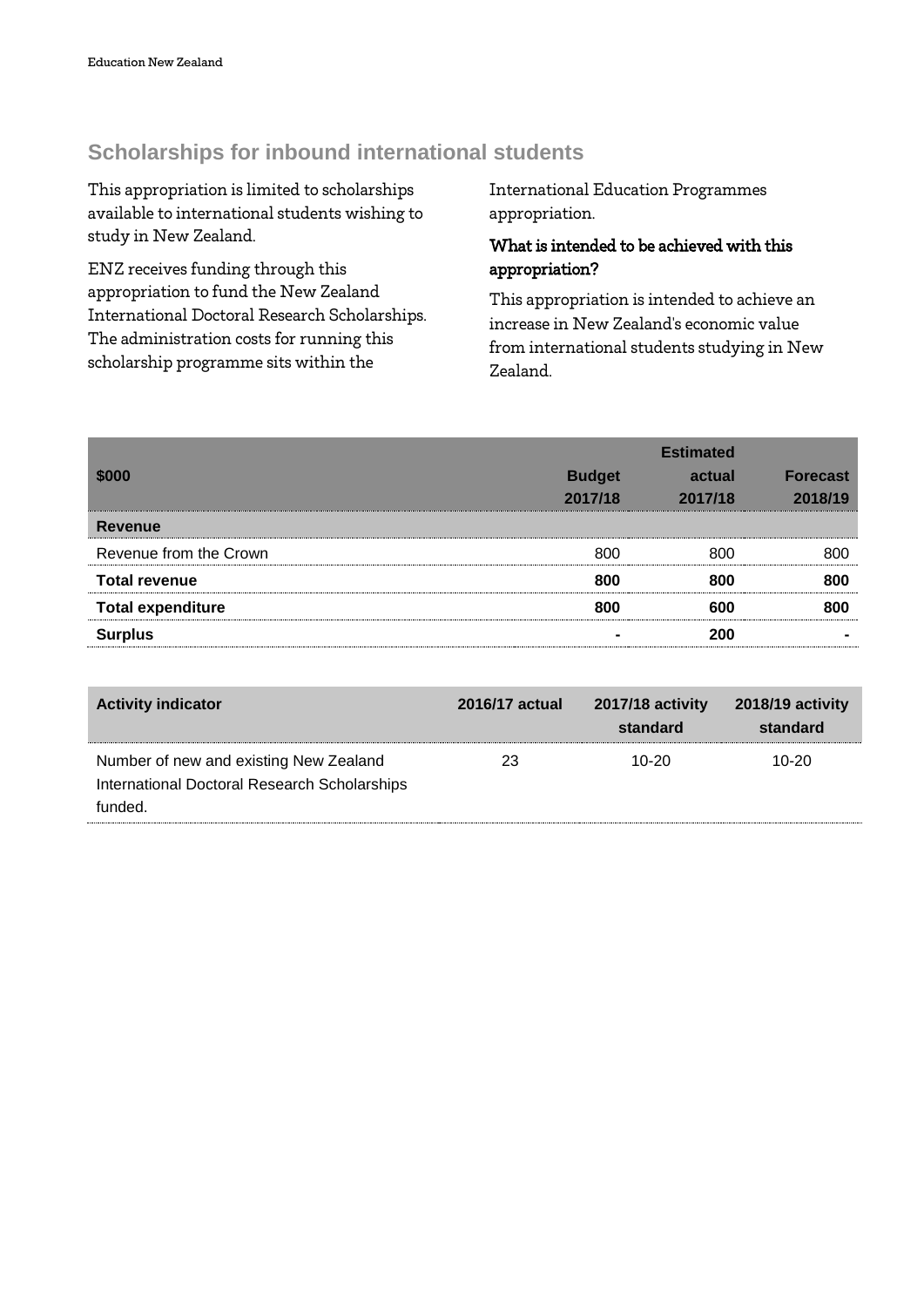# <span id="page-10-0"></span>**PART TWO Prospective Financial Statements**

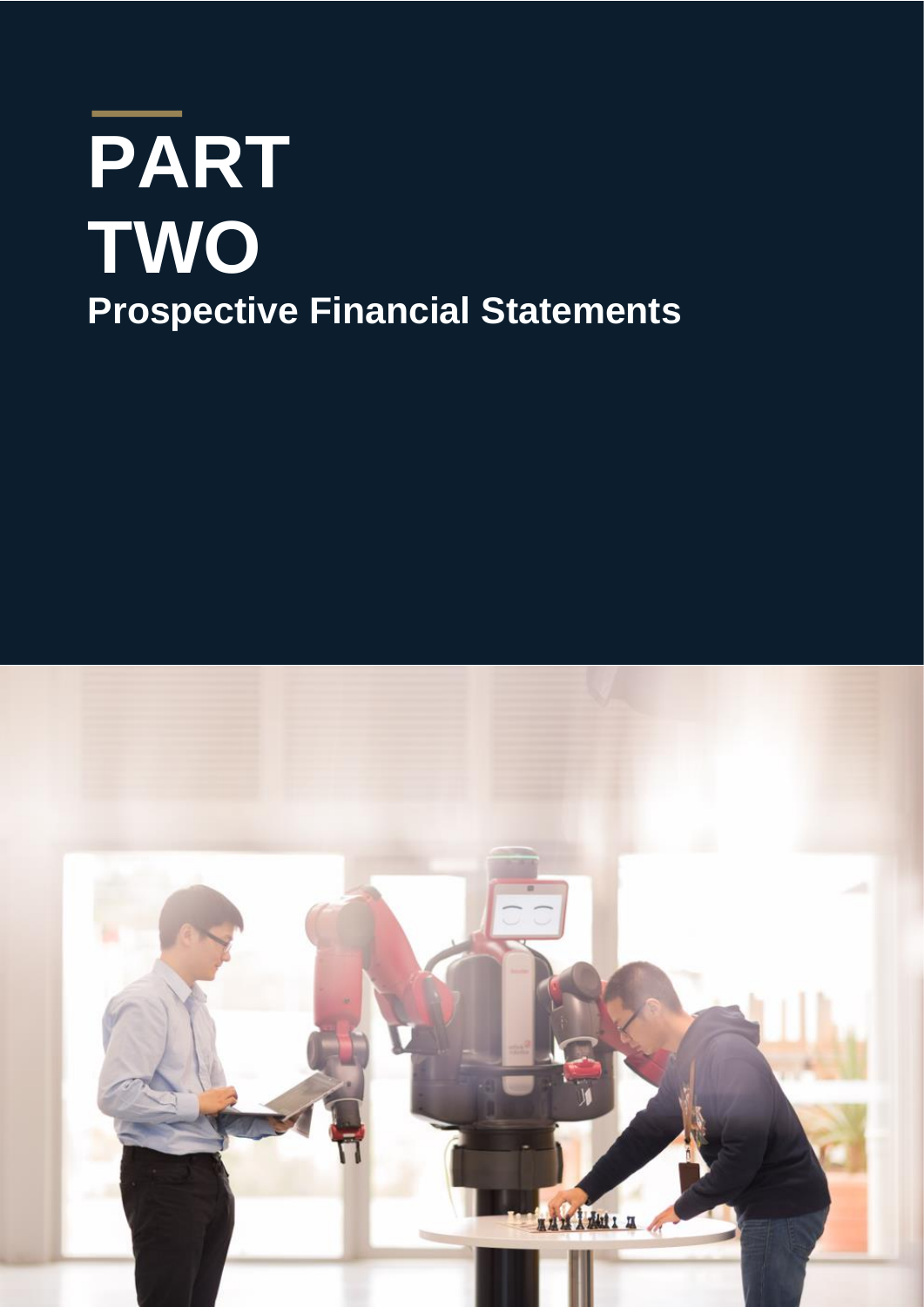## <span id="page-11-0"></span>**FINANCIAL STRATEGY**

This financial strategy is an integral part of the overall organisational strategy. Education New Zealand will:

- budget and manage operating expenditure within available funding levels whilst ensuring that ENZ achieves value for money and meets operational targets
- budget and manage capital expenditure within available funding levels. A capital expenditure and funding reconciliation will be completed at the end of each financial year
- have annual operating and capital budgets approved by the Board. Updates to budgets will be approved by the Board
- operate within the financial delegations approved by the Board
- operate within organisation appropriate and robust internal controls, as set out in the 'Internal Control Framework'
- maintain a conservative investment strategy investing in term deposits or interest-bearing accounts with banks registered in New Zealand that have a "high grade" or better credit rating
- make use of shared services where they are cost effective and improve efficiency
- continue moving from a cost model to an investment model where we allocate our resources in order to achieve the maximum impact for a given level of risk.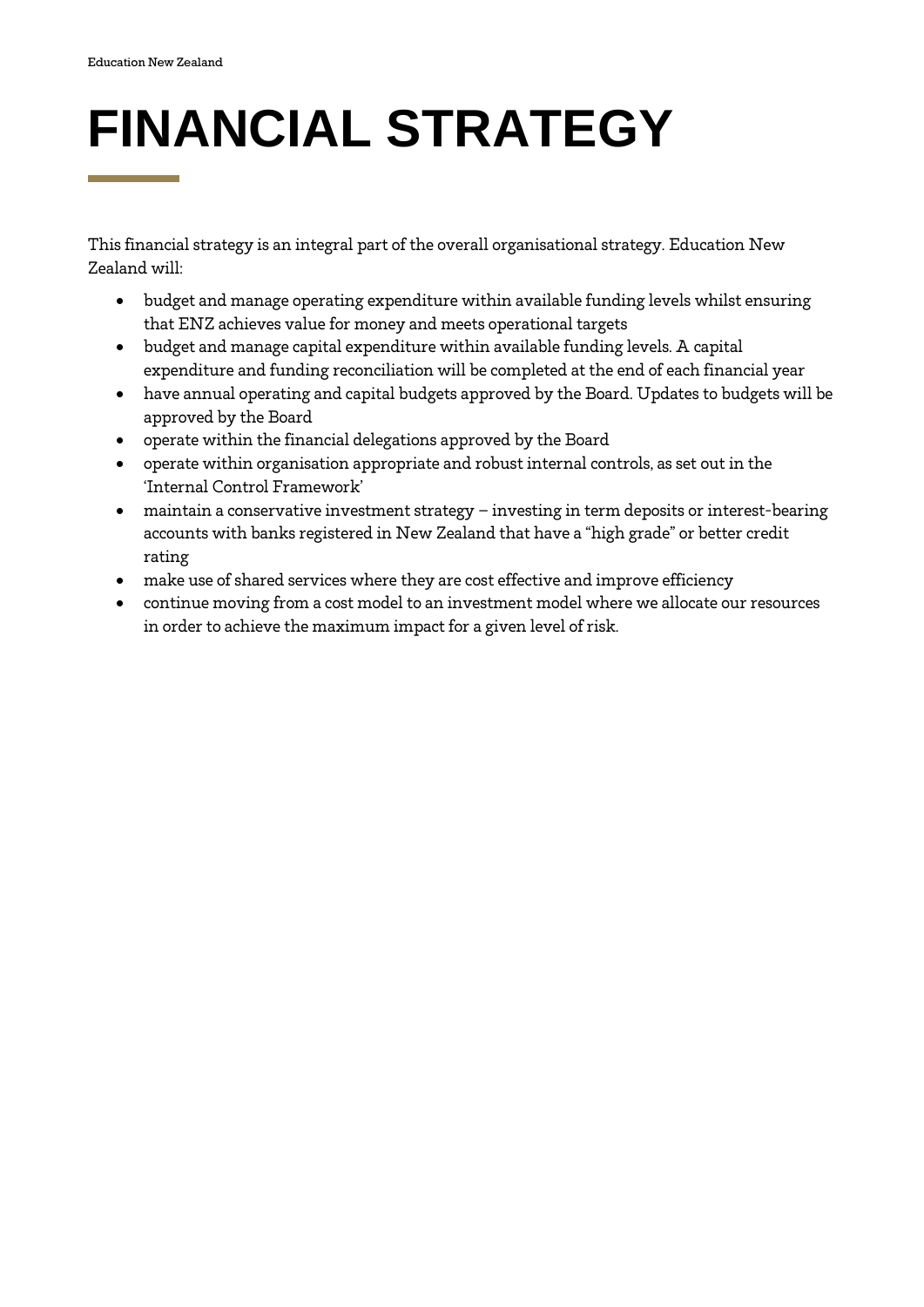| Prospective statement of comprehensive revenue and expense |                                    |                            |
|------------------------------------------------------------|------------------------------------|----------------------------|
| \$000                                                      | <b>Estimated actual</b><br>2017/18 | <b>Forecast</b><br>2018/19 |
| <b>Revenue</b>                                             |                                    |                            |
| Revenue from the Crown - Operating <sup>8</sup>            | 32,689                             | 30,513                     |
| Revenue from the Crown - Scholarships                      | 4,550                              | 4,550                      |
| Interest revenue                                           | 185                                | 175                        |
| Other revenue <sup>9</sup>                                 | 1,571                              | 1,500                      |
| <b>Total revenue</b>                                       | 38,995                             | 36,738                     |
| <b>Expenditure</b>                                         |                                    |                            |
| Personnel <sup>10</sup>                                    | 11,856                             | 12,152                     |
| Other expenditure                                          | 22,261                             | 19,691                     |
| Depreciation and amortisation expense                      | 328                                | 345                        |
| Scholarship expenses                                       | 4,350                              | 4,550                      |
| <b>Total expenditure</b>                                   | 38,795                             | 36,738                     |
| <b>Surplus</b>                                             | 200                                |                            |
| Total comprehensive revenue and expense                    | 200                                |                            |

| Prospective statement of movements in equity |                                                        |                                                |
|----------------------------------------------|--------------------------------------------------------|------------------------------------------------|
| \$000                                        | <b>Estimated actual</b><br>year ending<br>30 June 2018 | <b>Forecast</b><br>year ending<br>30 June 2019 |
| <b>Equity</b>                                |                                                        |                                                |
| Balance at 1 July                            | 2.458                                                  | 2.658                                          |
| Deficit                                      | 200                                                    |                                                |
| Balance at 30 June                           | 2.658                                                  | 2.658                                          |

| <b>Prospective statement of financial position</b> |                               |                       |
|----------------------------------------------------|-------------------------------|-----------------------|
| \$000                                              | <b>Estimated actual as at</b> | <b>Forecast as at</b> |
|                                                    | 30 June 2018                  | 30 June 2019          |
| <b>Assets</b>                                      |                               |                       |
| <b>Current assets</b>                              | 6,010                         | 6,190                 |
| Non-current assets                                 | 548                           | 368                   |
| <b>Total assets</b>                                | 6,558                         | 6,558                 |
| <b>Liabilities</b>                                 |                               |                       |
| <b>Current liabilities</b>                         | 3,900                         | 3,900                 |
| <b>Total liabilities</b>                           | 3,900                         | 3,900                 |
| <b>Net assets</b>                                  | 2,658                         | 2,658                 |
| <b>Equity</b>                                      | 2,658                         | 2,658                 |
|                                                    |                               |                       |

 $^8$  English language training programmes which are funded by the Ministry of Foreign Affairs and Trade are planned to be completed in 2017/18 therefore pass-through crown revenue in 2018/19 is reduced by \$2.0m. Additionally, \$0.2m of reprioritisation savings have been proposed for 2018/19.

 $^9$  Other revenue includes costs recovered from education institutions to participate at offshore events, recoveries from attendees at the NZ International Education conference and other miscellaneous cost recoveries.

 $^{10}$  Salaries and wages are estimated to be \$10.3m in 2017/18 (2016/17: \$9.3m) and Other personnel-related costs are estimated to be \$1.6m in 2017/18 (2016/17: \$2.4m).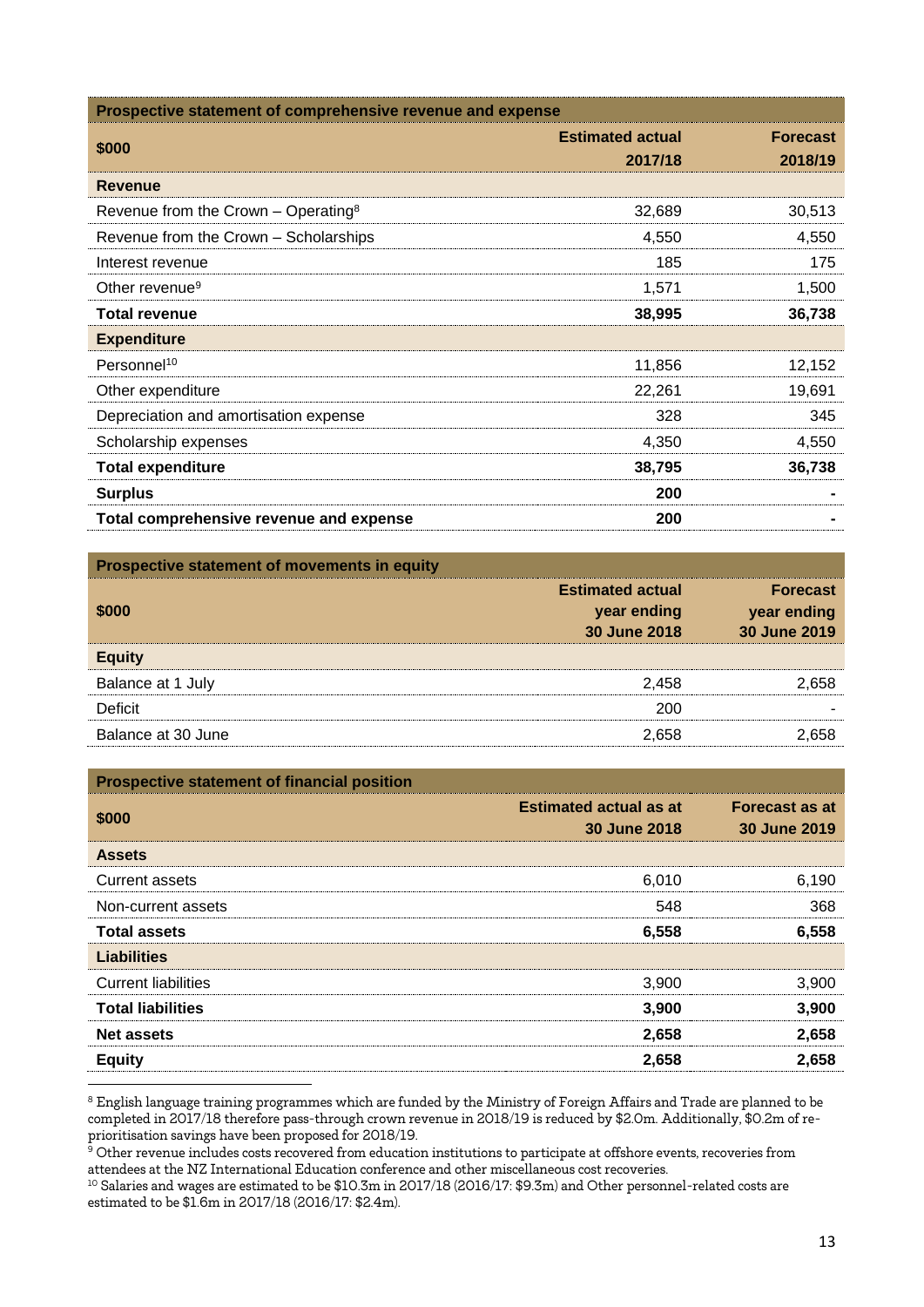| <b>Prospective statement of cash flow</b>              |                                    |                            |
|--------------------------------------------------------|------------------------------------|----------------------------|
| \$000                                                  | <b>Estimated actual</b><br>2017/18 | <b>Forecast</b><br>2018/19 |
| <b>Cash flows from operating activities</b>            |                                    |                            |
| Receipts from the Crown                                | 37,239                             | 35,063                     |
| Receipts from other revenue                            | 1,571                              | 1,500                      |
| Payments to suppliers                                  | (26, 366)                          | (24, 241)                  |
| Payments to employees                                  | (11, 856)                          | (12, 152)                  |
| Net cash flows from operating activities               | 588                                | 170                        |
| <b>Cash flows from investing activities</b>            |                                    |                            |
| Interest received                                      | 185                                | 175                        |
| Payments for new term deposits                         | (500)                              |                            |
| Purchase of property, plant and equipment              | (165)                              | (165)                      |
| Net cash flows from investing activities               | (480)                              | 10                         |
| Net cash flows from financing activities               | ۰                                  |                            |
| Net increase in cash and cash equivalents              | 108                                | 180                        |
| Cash and cash equivalents at the beginning of the year | 552                                | 660                        |
| Cash and cash equivalents at the end of the year       | 660                                | 840                        |

<span id="page-13-0"></span>

| Reconciliation of forecast net deficit to net cash flow from operating activities |                                    |                            |
|-----------------------------------------------------------------------------------|------------------------------------|----------------------------|
| \$000                                                                             | <b>Estimated actual</b><br>2017/18 | <b>Forecast</b><br>2018/19 |
| <b>Surplus</b>                                                                    | 200                                |                            |
| Add non-cash items                                                                |                                    |                            |
| Depreciation and amortisation expense                                             | 328                                | 345                        |
| <b>Total non-cash items</b>                                                       | 328                                | 345                        |
| Less items classified as investing or financing activities                        |                                    |                            |
| Interest received                                                                 | (185)                              | (175)                      |
| Total items classified as investing or financing activities                       | (185)                              | (175)                      |
| Add/(less) movements in working capital items                                     |                                    |                            |
| (Increase) in receivables                                                         | (174)                              |                            |
| Decrease in prepayments                                                           | 640                                |                            |
| (Decrease) in payables                                                            | (176)                              |                            |
| Increase in provisions                                                            | 190                                |                            |
| (Decrease) in employee entitlements                                               | (235)                              |                            |
| Net movement in working capital items                                             | 245                                |                            |
| Net cash flow from operating activities                                           | 588                                | 170                        |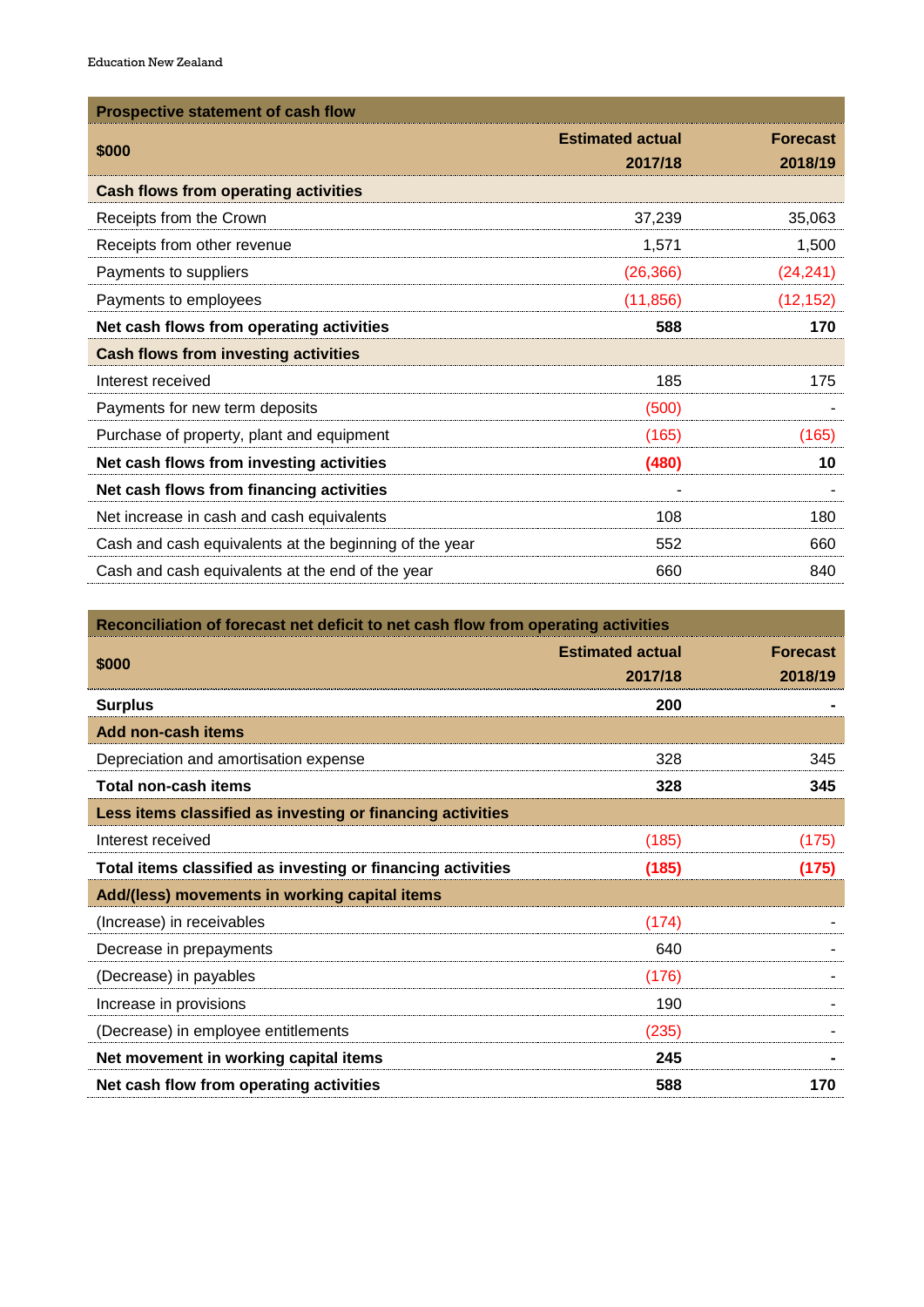## **NOTES TO THE PROSPECTIVE FINANCIAL STATEMENTS**

The prospective financial statements are based on policies and approvals in place as at 1 March 2018 and are GST exclusive (except for payables and receivables which are GST inclusive). The forecasts are prepared under the generally accepted accounting practice (NZ GAAP). Actual results may vary from the information presented here, and the variations may be material.

<span id="page-14-0"></span>The prospective financial statements set out Education New Zealand's activities and

planned performance. Use of this information for other purposes may not be appropriate.

These prospective financial statements have been prepared on the basis of assumptions as to future events that Education New Zealand reasonably expects to occur, associated with the actions that Education New Zealand reasonably expects to take, as at the date that this information was prepared.

The significant assumptions are outlined under critical accounting estimates and assumptions.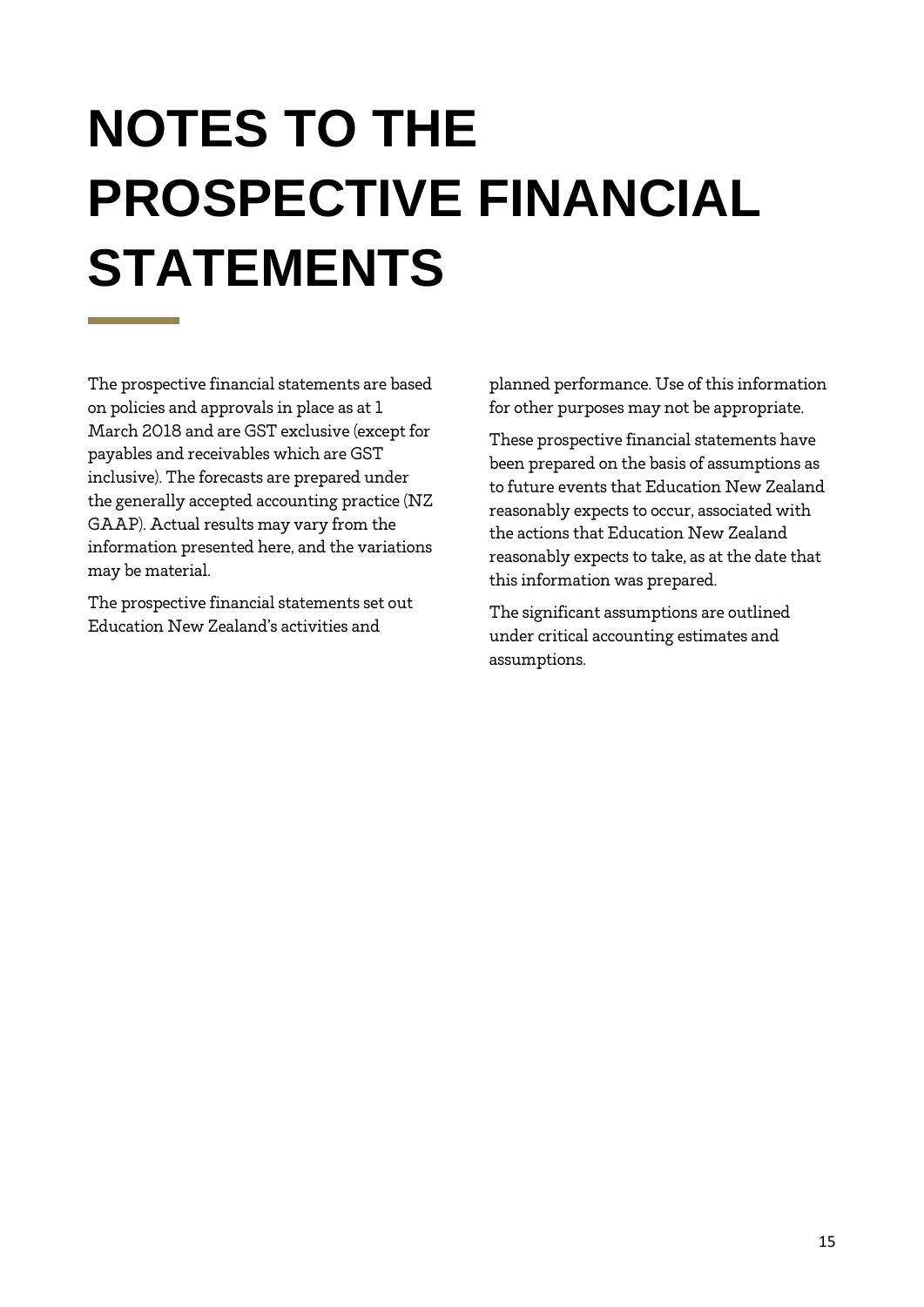## **STATEMENT OF ACCOUNTING POLICIES**

### **Reporting entity**

Education New Zealand (ENZ) is a Crown entity as defined by the Crown Entities Act 2004, and was established on 1 September 2011 under the Education Act 1989 (the Education Amendment Act 2011). As such ENZ's ultimate parent is the New Zealand Crown. ENZ is funded primarily by government through Vote Tertiary Education.

ENZ's primary objective is to provide public services to the New Zealand public as opposed to that of making a financial return. Accordingly, ENZ has designated itself as a public benefit entity (PBE) for the purposes of New Zealand Equivalents to International Public Sector Accounting Standards (IPSAS). ENZ is domiciled in New Zealand.

## **Basis of preparation**

#### Statement of compliance

The prospective financial statements have been prepared in accordance with the requirements of the Crown Entities Act 2004 and Education Act 1989 (the Education Amendment Act 2011) which includes the requirement to comply with generally accepted accounting practice in New Zealand (NZ GAAP).

The prospective financial statements have been prepared and presented in accordance with Tier 1 PBE accounting standards. ENZ qualifies under the Tier 1 reporting framework as it is a public benefit entity with total annual expenditure in excess of \$30 million. This includes PBE FRS 42, Prospective Financial Statements.

The prospective financial statements have been prepared for the special purpose of the Statement of Performance Expectations 2018- 2019 of ENZ to the Minister of Education.

The financial statements are not prepared for any other purpose.

The prospective financial statements will be used in the Annual Report as the budgeted figures.

The Statement of Performance Expectations narrative informs the prospective financial statements and the document should be read as a whole.

The preparation of prospective financial statements in conformity with PBE FRS 42 requires management to make good judgements, estimates and assumptions that affect the application of policies and reported amounts of assets and liabilities, income and expenses. Actual financial results achieved for the period covered are likely to vary from the information presented and variations may be material.

#### Measurement base

The prospective financial statements have been prepared on a historical cost basis.

#### Presentation currency and rounding

The prospective financial statements are presented in New Zealand dollars and all values are rounded to the nearest thousand dollars (\$000), unless otherwise stated.

## **Significant accounting policies**

The following accounting policies, which significantly affect the measurement of financial performance and of financial position, have been consistently applied.

#### Revenue

Revenue is measured at fair value and is recognised as income when earned and is reported in the financial period to which it relates.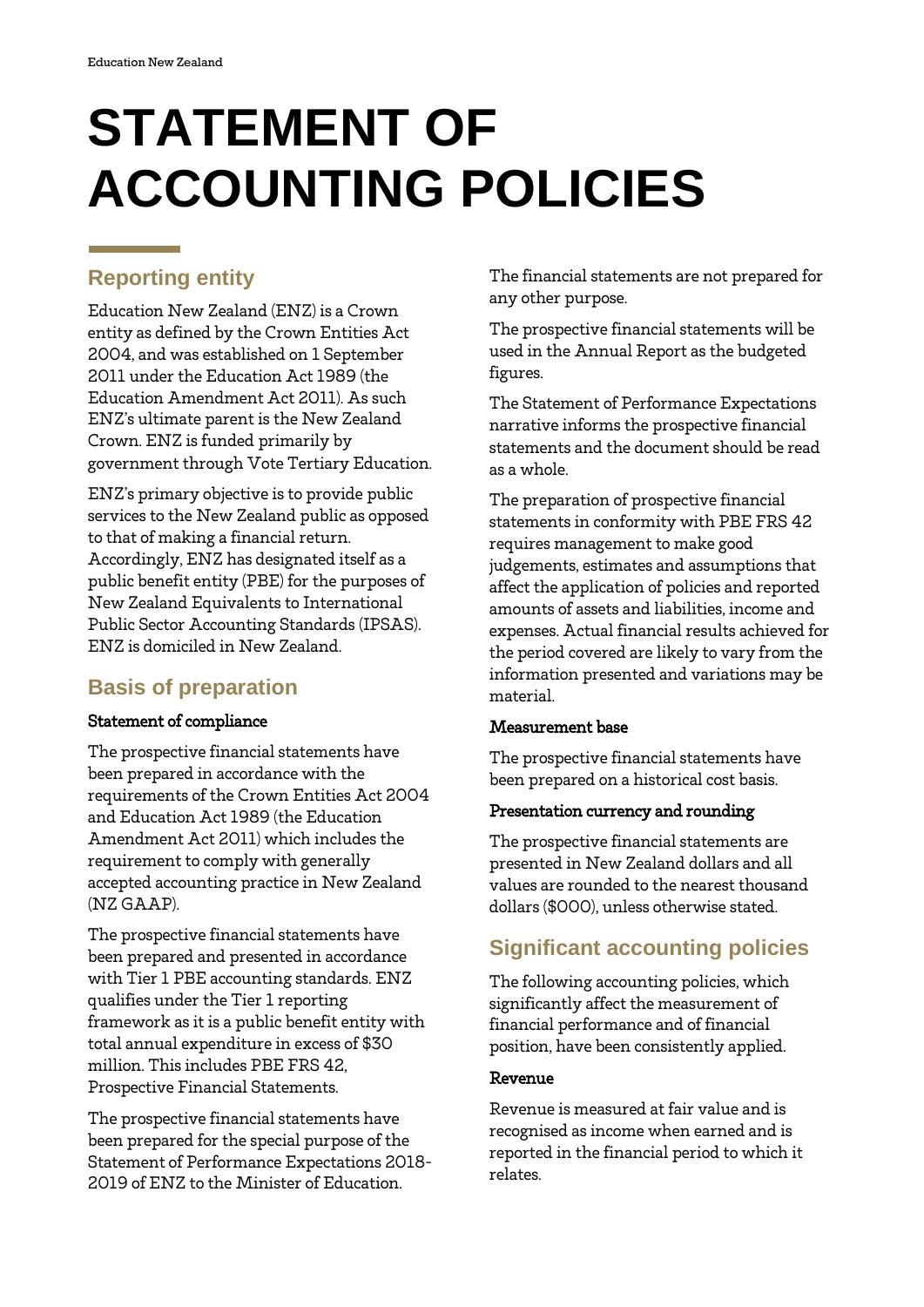#### Revenue from the Crown

ENZ is primarily funded through revenue received from the Crown, which is restricted in its use for the purpose of ENZ meeting the objectives specified in this Statement of Performance Expectations.

#### Recovery for events and fairs

We recover some of the cost of events that promote education in New Zealand, e.g. education fairs and agent seminars, from participants.

#### Interest revenue

Interest income is recognised using the effective interest method.

#### Co-funding expenditure

Co-funding arrangements are approved and administered by ENZ for a variety of industry development purposes and periods. Subsequent payment of the co-funding amounts is dependent on the recipient meeting terms and conditions laid out in the co-funding contract between ENZ and the recipient.

At balance date each individual co-funding arrangement is assessed to determine the extent to which the conditions attached to the funding have been satisfied and therefore the amount of funds that will be granted. Cofunding arrangements with unfulfilled conditions are recognised as a future commitment.

#### Foreign currency transactions

Foreign currency transactions are translated into New Zealand dollars using the spot exchange rate at the date of transaction.

#### Operating leases

Leases that do not transfer substantially all the risks and rewards incidental to ownership of an asset to ENZ are classified as operating leases. Lease payments under an operating lease are recognised as an expense on a straight-line basis over the term of the lease in the prospective statement of comprehensive revenue and expense.

#### Cash and cash equivalents

Cash and cash equivalents include cash held on call with the bank.

#### Receivables

Short term receivables are measured at face value, less any provision for impairment.

#### **Investments**

#### Bank term deposits

Investments in term deposits are with registered banks and are measured at the amount invested.

#### Property, plant and equipment

Property, plant and equipment asset classes consist of leasehold improvements and makegood, computer hardware, furniture and office equipment and motor vehicles.

Property, plant and equipment are shown at cost, less accumulated depreciation and impairment losses.

#### Additions

The initial and any subsequent cost of an item of property, plant and equipment is recognised as an asset only when it is probable that future economic benefits or service potential associated with the item will flow to ENZ and the cost of the item can be measured reliably.

Work in progress is recognised at cost.

In most instances, an item of property, plant and equipment is initially recognised at its cost. Where an asset is acquired through a non-exchange transaction it is recognised at its fair value as at the date of acquisition.

The costs of day-to-day servicing of property, plant and equipment are recognised in the prospective statement of comprehensive revenue and expense as they are incurred.

#### Disposals

Gains and losses on disposals are determined by comparing the proceeds with the carrying amount of the asset. Gains and losses on disposals are included in the prospective statement of comprehensive revenue and expense.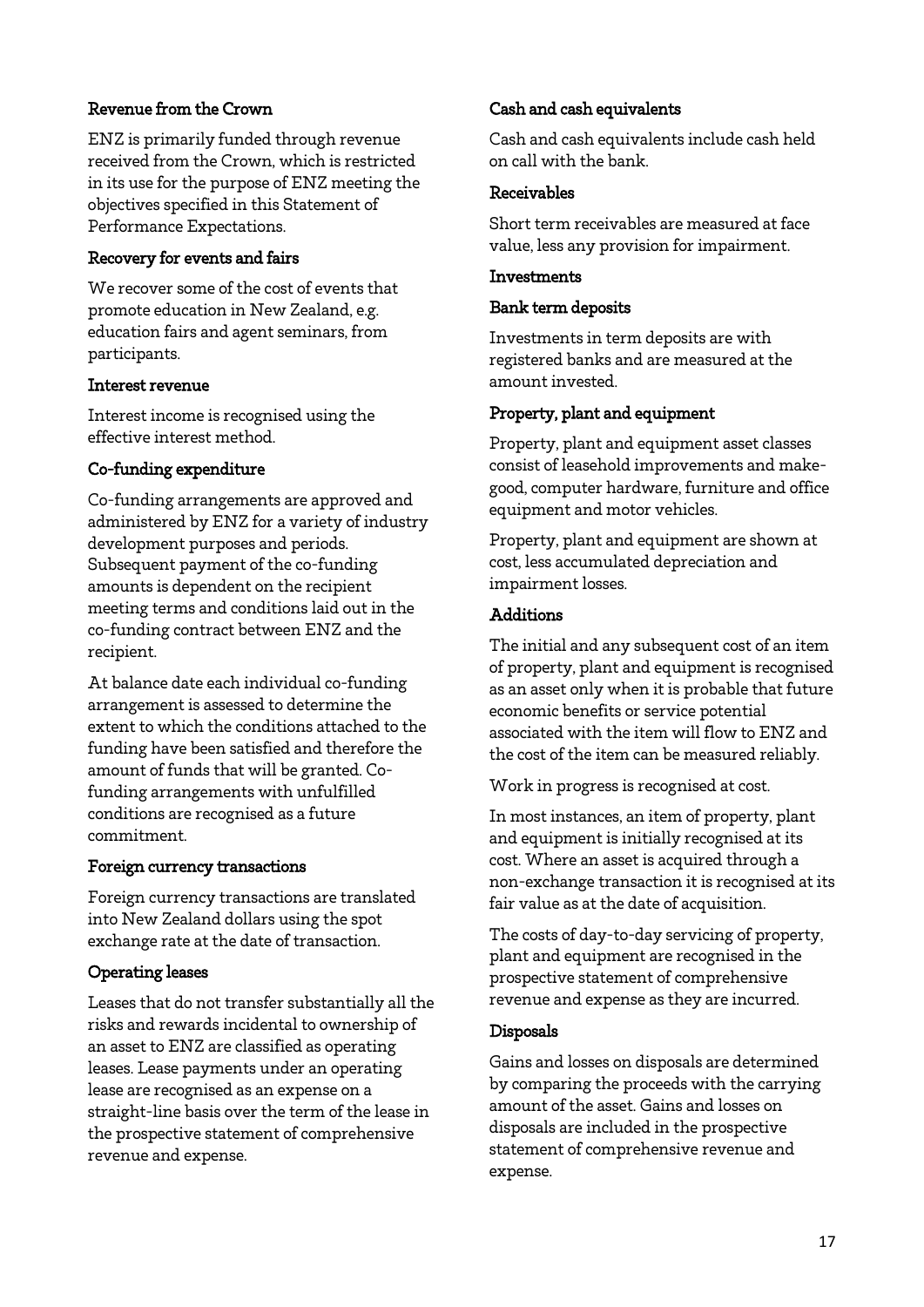#### Depreciation

Depreciation is provided on a straight line basis at rates that will write down the cost (or valuation) of the assets over their useful economic lives. The useful economic lives and associated depreciation rates of major asset classes have been estimated as follows:

| hÍodeas T<br>improvements<br>and Leasehold<br>make-good | The lesser of either 10 years,<br>with an annual depreciation<br>rate of 10%, or over the<br>remaining term of the lease<br>of the building that has been<br>fitted out |
|---------------------------------------------------------|-------------------------------------------------------------------------------------------------------------------------------------------------------------------------|
| Computer<br>hardware                                    | 3 years, 33.3% per annum                                                                                                                                                |
| Furniture and<br>office equipment                       | 5 years, 20% per annum                                                                                                                                                  |
| Motor vehicles                                          | 4 years, 25% per annum                                                                                                                                                  |

#### Intangible assets

#### Software development

Costs that are directly associated with the development of software are recognised as an intangible asset. These costs include software development, employee costs and any directly attributable overheads.

Costs associated with maintaining computer software and the development and maintenance of ENZ websites are recognised as an expense when incurred.

#### Amortisation

Amortisation begins when the intangible asset is available for use and ceases at the date that the asset is de-recognised. The amortisation charge for each period is recognised in the prospective statement of comprehensive revenue and expense. The useful economic life and associated amortisation rate of the major asset classes have been estimated as follows:

| Developed computer | 4 years, 25% per |
|--------------------|------------------|
| software           | annum            |

#### Impairment of property, plant and equipment and intangible assets

Property, plant and equipment and intangible assets that have a finite useful life are reviewed for impairment whenever events or

changes in circumstances indicate that the carrying amount may not be recoverable. If such an indication exists, and where the carrying values exceed the estimated recoverable amount, an asset is written down to its recoverable amount. Losses resulting from impairment are reported in the prospective statement of comprehensive revenue and expense.

#### Payables

Payables are recorded at their face value.

#### Employee entitlements

#### Short term employee entitlements

Employee entitlements that ENZ expects to be settled within 12 months of balance date are measured at undiscounted nominal values based on accrued entitlements at current rates of pay. These include salaries and wages accrued up to balance date and annual leave earned, but not yet taken at balance date.

ENZ recognises a liability and an expense for bonuses where there is a likelihood that we will pay them.

#### Long term employee entitlements

Employee entitlements that are due to be settled beyond 12 months, which include provisions for post-employment benefits payable to some employees upon cessation of employment, are reported at current value.

#### Superannuation schemes

#### Defined contribution schemes

Our obligations for contributions to KiwiSaver are accounted for as a defined contribution superannuation scheme and recognised in the prospective statement of comprehensive revenue and expense.

#### Provisions

A provision is recognised for future expenditure of uncertain amount or timing when there is a present obligation (either legal or constructive) as a result of a past event, it is probable that an outflow of future economic benefits will be required to settle the obligation, and a reliable estimate can be made of the amount of the obligation.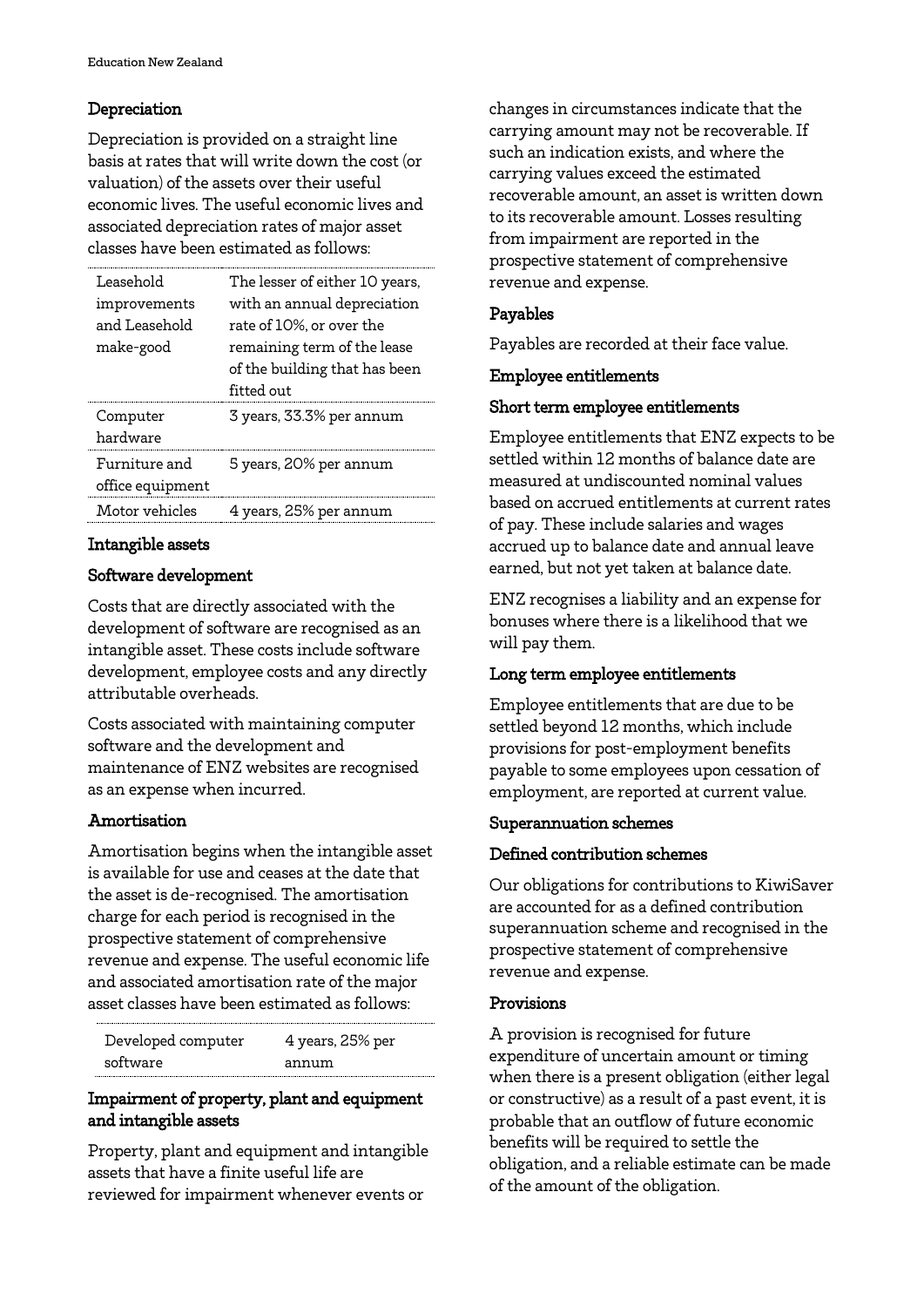#### Lease make-good

Where there is an indication or expectation from the lessor that a building is to be returned to its original condition at the end of the lease period, a provision for the estimated cost to make good the premise is made. Lease make-good provisions are recorded at cost and are recognised on a straight-line basis over the period of the lease.

#### Onerous contracts

A provision for onerous contracts is recognised when the expected benefits to be derived from a contract are lower than the unavoidable cost of meeting the obligations under the contract. The provision is measured at the present value of the lower of the expected cost of terminating the contract or the expected net cost of continuing the contract.

#### Scholarships

ENZ approves and administers the granting of a number of scholarships, both for New Zealand students to study abroad and for international students to study in New Zealand.

Scholarship costs are recognised as expenditure when the conditions of the arrangement are fulfilled.

### Equity

Equity is comprised of accumulated funds and is measured as the difference between total assets and total liabilities.

#### Goods and Services Tax (GST)

All items in the prospective financial statements, including appropriation statements, are stated exclusive of GST, except for receivables and payables, which are stated on a GST inclusive basis. Where GST is not recoverable as input tax, then it is recognised as part of the related asset or expense.

The net amount of GST recoverable from, or payable to, Inland Revenue is included as part of receivables or payables in the prospective statement of financial position.

The net GST paid to, or received from, Inland Revenue (including the GST relating to investing and financing activities), is classified as an operating cash flow in the prospective statement of cash flows.

Commitments and contingencies are disclosed exclusive of GST.

#### Income Tax

We are a public authority and consequently are exempt from income tax. Accordingly, no provision has been made for income tax.

### **Critical accounting judgements, estimates and assumptions**

In preparing these prospective financial statements we have made estimates and assumptions concerning the future. These estimates and assumptions may differ from subsequent actual results. Estimates and assumptions are continually evaluated and are based on historical experience and other factors, including expectations of future events that are believed reasonable under the circumstances.

#### Specific assumptions

Interest revenue is based on the average investment balance held with a 3.5% rate of return applied.

Other income is based on a similar number of events and fairs being run as the previous year and no change to the event charging model.

Personnel costs are based on our estimated headcount level in 2017/18 with an average 2.5% annual inflation adjustment applied.

Scholarship appropriations will be fully allocated in 2018/19.

Foreign exchange rates will remain at a similar level as the previous financial year.

We are forecasting minor capital expenditure for furniture and office equipment, desktop computer hardware, and to complete the occasional minor property fit-out.

A provision has been made for future restoration costs relating to make-good clauses on office rental leases. The calculation of this provision requires assumptions as to the extent, if any, that landlords will enforce the lease make-good clauses and estimates of the cost of restoration.